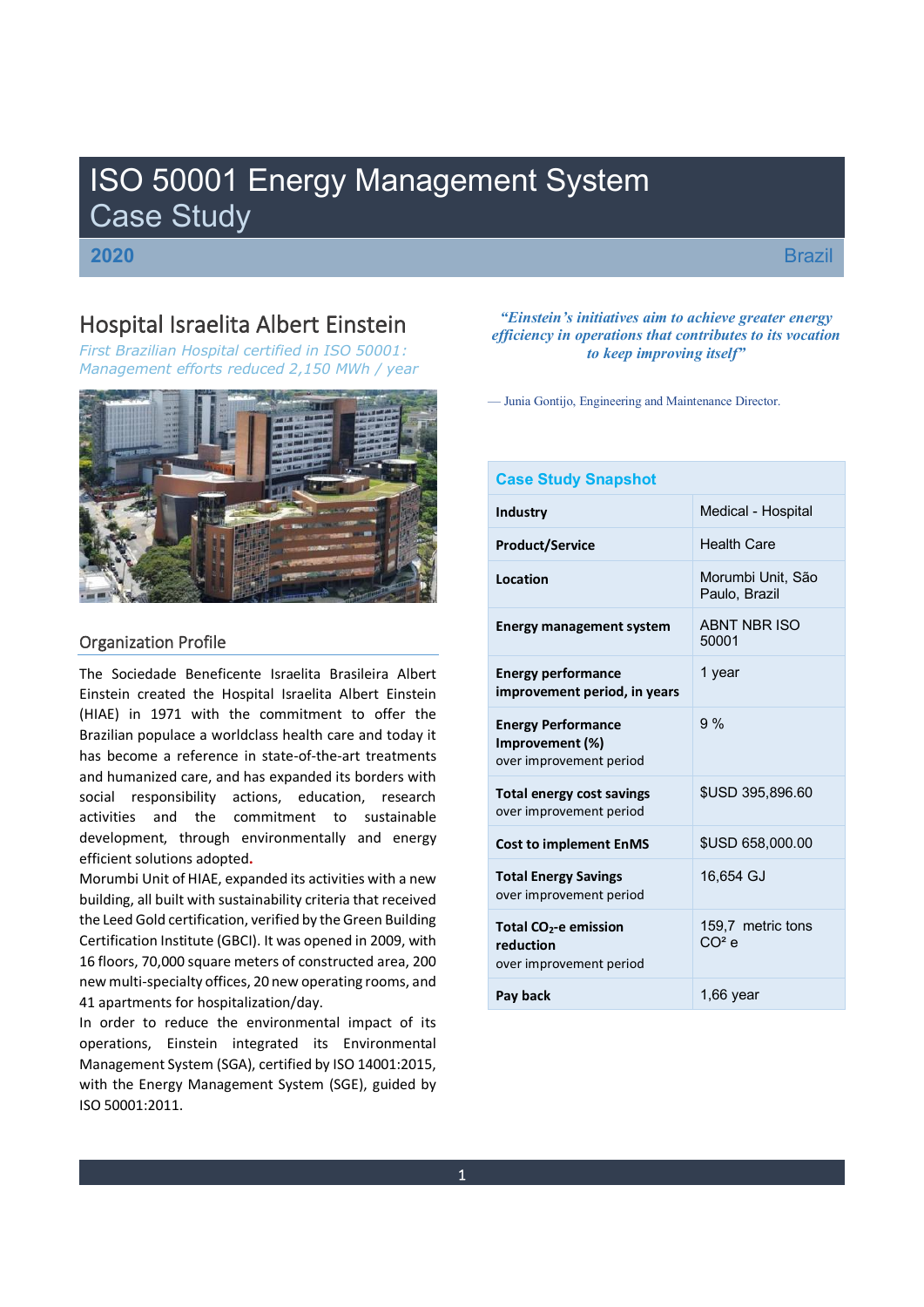### Business Case

# **Motivation:**

Since 2010, the hospital is committed to mitigating greenhouse gases and managing the impacts and risks of climate change through actions aimed at energy efficiency. HIAE became a signatory to the UN Global Compact and in 2015 started the activities of the Executive Committee to monitor the Sustainability Dashboard.

During 2017, Einstein won the award "2020 Challenge *Climate Champions"* in the category Reducing emissions of greenhouse gases (GHG) from non-energy sources. The award-winning project ensured the 7% reduction in Einstein's total GHG emissions through the reduction in consumption of nitrous oxide (used in anesthesia).

At this same year, electric projects carried out totaled investments of approximately USD 0,6 million in three major actions:

• The exchange of 18,550 conventional lamps for LED lamps,

• Installation of photovoltaic panels for solar power generation; and

• Replacement of vacuum pumps for more modern and more efficient equipment.

The three measures provided a reduction in 2,150 MWh per year in the purchase of energy, which equals 5,66% of annual consumption (Morumbi). It´s equivalent to the consumption of more than 8,6 thousand households.

At this time, the Executive Committee decided to certify the Energy Management System according to ISO 50001. From the top management there was immediate interest since the results would bring contributions such as increased efficiency and impacts on reducing costs and environmental aspects.

The initiative required several actions, among them, the elaboration of a specific training plan, communication and awareness raising among employees and outsourced professionals.

#### **EnMS Drivers:**

HIAE has been creating a sustainable approach to an energy management system for several years, supported by a strong commitment from top management: since 2010, with the greenhouse gas emission reduction protocol and after, since 2015, with a systematic approach to the adoption of a 4-step energy management system:

Step 1- Commitment: Insertion of the energy theme in the institution's strategic planning

Step 2- Knowledge: Hire energy management skills, direct or indirectly, for acquisition, performance improvement and consequently reduce the environmental impact.

Step  $3$  – Solutions: Seek efficiency with successful innovative solutions

Step  $4$  – Excellence: focus on Sustainability, promoting added value for patients and the population through certifications that bring recognition to society.

### **EnMS Program:**

The institution's expectation is to ensure the best energy performance in its operations, using appropriately the available technologies and keeping its employees aware of the importance of the rational use of energy. As a result, the institution remains in line with the best global practices.

At the beginning of the Project, a cross-functional team experts was assigned to coordinate the implementation following the PDCA model proposed by the ABNT ISO 50001 standard.

The SGI (Integrated Management System) strategic committee, which involves ABNT NBR ISO 14.001 and ABNT NBR ISO 50.001, together with the team of specialists, established the baseline and establishes new challenges for the integrated system for coming years, the institution provides the necessary resources, supporting the leaders to execute the planned projects. The numbers to be reached are defined based on three factors:

• Reference consumption (baseline);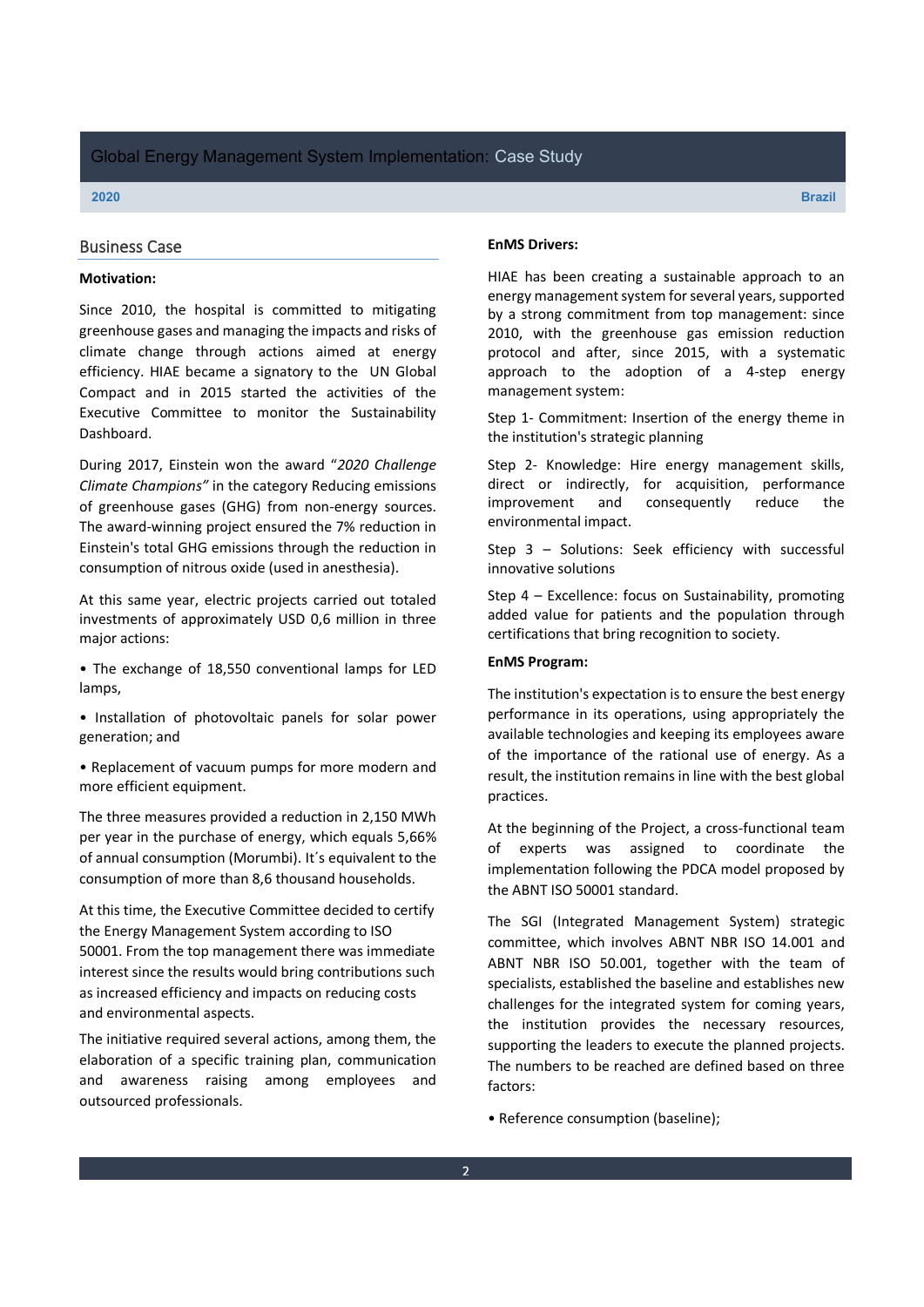#### **2020 Brazil**

- New loads (growth);
- Projects to improve efficiency (reductions).

Committee areas:

- GSP Patrimonial security management
- GEF Facilities and property management
- GMN Maintenance management
- GPO Project and construction management

# **Objectives and Goals:**

The Energy Objectives and Goals were established from the Energy Review, with the premise of meeting the Continuous Improvement of Energy Performance. Top management reviews and annually sets its energy targets on the inputs used in the Morumbi Unit, aiming to achieve:

- Avoid energy consumption;
- Technical excellence on the Use and Consumption of Energy;
- Reduction of specific energy consumption;
- Continuously improve energy performance;
- Establish a systematic process in Energy Management;
- Promote a culture of environmental responsibility and sustainable development;
- 100% uptime.



Electricity consumption represents about 77% of the total energy consumed, with End Uses are distributed as follows:

- Lighting System;
- Air conditioning;
- IT equipment;
- Electromotive force;
- Data Center;
- Electromedical.

Natural gas represents about 17% of total energy consumption used in operations for water heating in:

- Air Conditioning;

- Water heating for bathing;
- Food preparation.

Diesel represents 6% of total energy and it is used as input in the backup generation plant.

Based on the definition of electricity consumption reduction, the baseline was defined based on 2017 consumption. The management flow was established in three large blocks ensuring the institutional guidelines related to energy.

|                                                               | Energy Data - Morumbi Unit in 2017      |                                   |                                                                                                                  |
|---------------------------------------------------------------|-----------------------------------------|-----------------------------------|------------------------------------------------------------------------------------------------------------------|
| Sources                                                       | Electricity [MWh]                       | Natural Gas                       | Diesel [L]                                                                                                       |
| Consuption                                                    | 38.054                                  | 781,245                           | 295.086                                                                                                          |
| Flow of Energy Management<br>related to energy are presented. |                                         |                                   | The management flow was established in three large blocks, where the institutional guidelines that guide actions |
| <b>Acquisition</b><br>· Renewable sources<br>- Unitary value  | <b>Adequate facilities</b><br>Equipment | <b>Processes</b>                  | <b>Emissions</b><br>Monitoring<br>Control                                                                        |
| - Planning<br>- Predictability                                | Smart Use                               | <b>Energy Efficiency Projects</b> | <b>Energy Efficiency Projects</b>                                                                                |

**Baseline period: 2017**

**Report period: 2018 (1 year or 12 months)**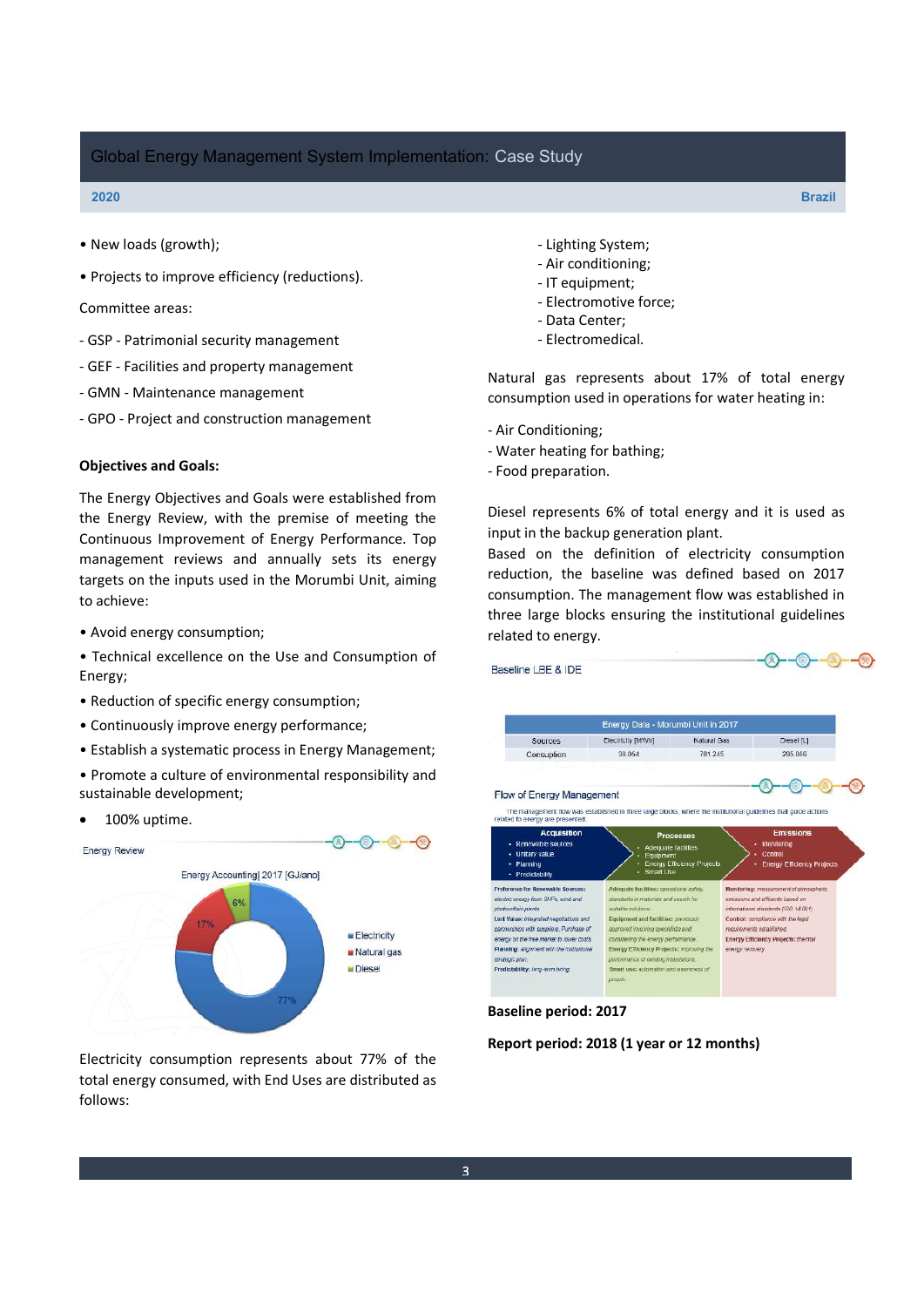# Plan

Based on the standard, a timeline was firstly created by the coordination team that establishes new challenges for the integrated system considering:

**Accounting for energy inputs** - determinant for the institution to have an effective visibility about the volumetries related to its energy matrix

**Identify Significant Uses of Energy -** through targeted measurements, the most significant uses of energy are identified. The energy required for air conditioning consumed in the chilled water generation plant stood out as the main use concentrated in a single point.

**Establish Objectives and Goals -** considering the institution's goal-setting criteria, the identification of the main end uses and the availability of technologies that allow it to improve performance, some projects aligned to the objectives and goals to be achieved.

### Do, Check, Act

#### **Develop Action Plan**

Already part of the organizational culture, the action plan to implement the ISO 50001 was reinforced through the implementation of the energy management model.

#### **Do**

The action plans defined to be executed annually are already part of the organizational culture, thus, the model was reinforced through the implementation of the energy management model.

#### **Check**

The highlight for monitoring is the telemetry that was implanted in the cold-water generation center for air conditioning in the hospital. The system allows online monitoring of thermal load, energy consumption and delivered jobs data. Thus, it is possible to visualize the energy performance of the system over time. This fact helps teams to maintain proper performance throughout the 24 hours of the day, every day of the year and enables statistical analysis of data to define new projects

and more assertive actions. Besides the telemetry, the implementation of a weather station contributed to reduce the diesel consumption by a more assertive use of the generation plant. It's is driven in the absence of power from the supply network.



# **Performance Monitoring**

- Means of measurement and monitoring continuous
- Management reports bimonthly (SGI strategic committee)
- Corporate goals annual
- x Internal and external audit cycles annual
- Periodic critical reviews in the SGI strategic committee - annual

#### **Act**

The SGI team monitors the energy performance, evaluate data and decide on actions to be taken, whether actions aimed at seeking even better performance, or to correct any deviations from the established values. In case of deviations greater than 3% actions are taken by the team. A common practice for all hierarchical levels, including the CEO.

#### **SGI team:**

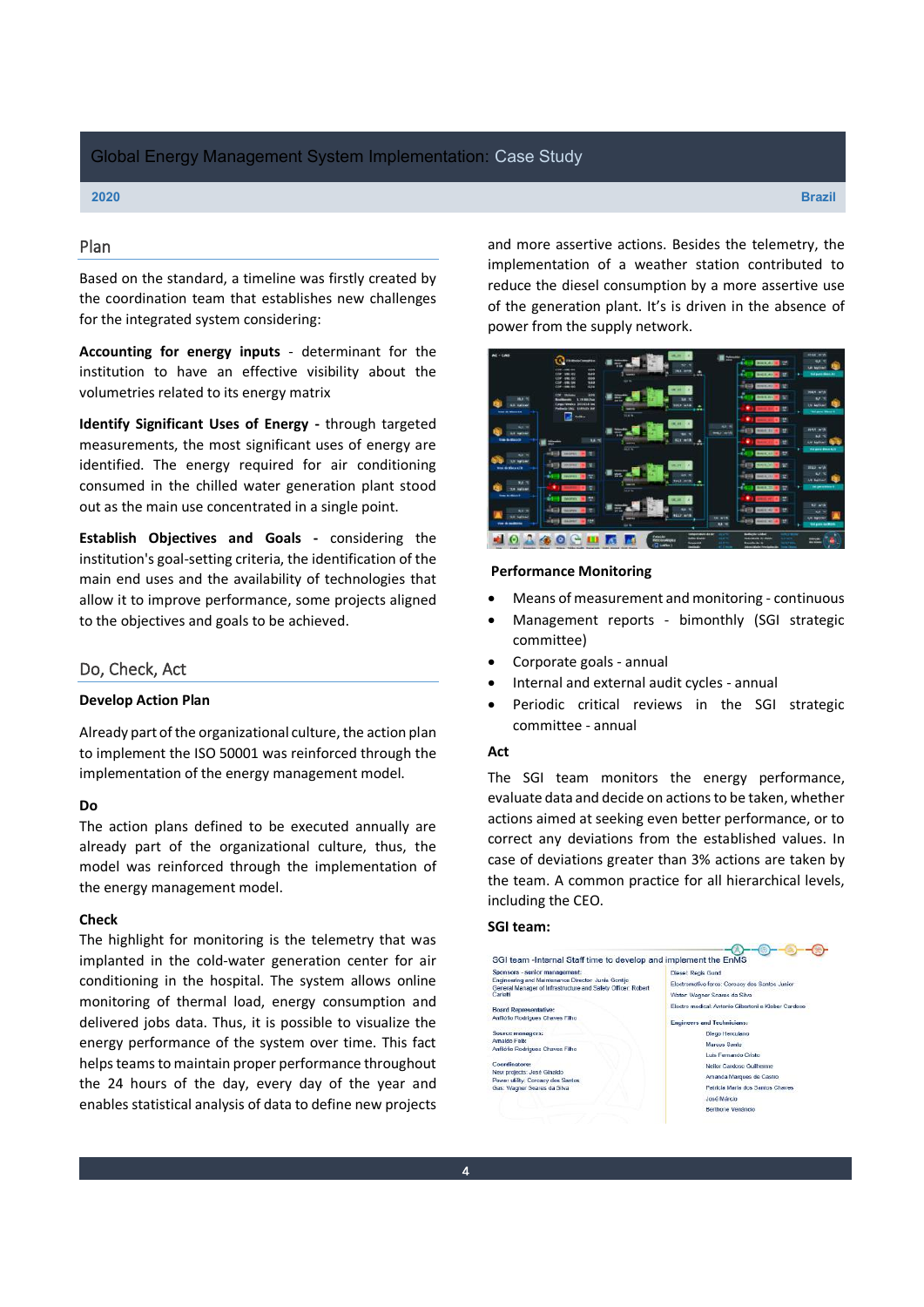# Business Benefits

#### **Savings in energy consumption**

All targets were achieved according to performance indicators. There was a **reduction of 2,150 MWh of electricity** per year, which is equivalent to **5.66%** of the Morumbi Unit's consumption. Even with the increasingly intense use of technology to carry out health care activities, a practice directly associated with the increased demand for electricity, as well as the fact that the institution is in a growth process, it is possible to verify that the actions implemented have ensured that a significant amount of energy is no longer consumed.

Important to also mention that Internal staff team to develop and implement the EnMS was less than a half year of equivalent staff time

#### **Use of Renewable energy**

The solar self-generation system represents yet another source of clean energy to supply the institution's consumption. It will supply 0.4% of the energy consumed at the Morumbi Unit, and reinforces Einstein's commitment to using energy with low environmental impact. This made it possible to increase the share of renewable energy by 6.8%.

A premise in this respect is that all energy consumed is 100% from hydroelectric sources and does not involve flooding of large areas (SHP- small hydroelectric plant).

**Water savings of 9% or 27,600 m3 in 2018**

**Diesel reduction from 13,036 GJ to 9,797 GJ (24%)**

**Natural gas reduction of 96,627m3 (9% )**

#### **Reduced energy costs**

The data obtained indicate that relevant financial values in terms of expenses have been avoided. Calculations point to numbers that exceed USD 0.198 million per year.

#### **Reduced CO2 emissions**

HIAE has sought to reduce greenhouse gas (GHG) emissions since 2013, several measures allowed a 40% reduction in the annual consumption of the gas, between 2013 and 2018

#### **Recycled Waste evaluation**

More than 50% of non-hazardous waste collected at HIAE were intended for recycling; previous year the recycled share represented less than 30%

#### **Management culture in the organization**

The institution's management culture allows for fluid and positive communication, in this sense, the implementation of the ISO 50001 management model took place quite smoothly, as it found a fertile environment at all hierarchical levels.

#### **Commitment to Sustainability**

The institution's commitment to sustainability has been a reality for a long time so the implementation of ISO50.001 had an immediate interest since it would bring contributions towards increasing efficiency and reducing environmental aspects and impacts.

HIAE also stands out for its social responsibility arm, with this, each dollar saved through efficiency actions means more health care actions in the public network, in the more than 24 free service addresses offered to the population.

#### **Awareness of all**

Increasing the level of employee awareness allows them to take more control to achieve energy efficiency goals, which has also led employees to adopt a healthy, safe and environmentally conscious lifestyle, both at work and at home;